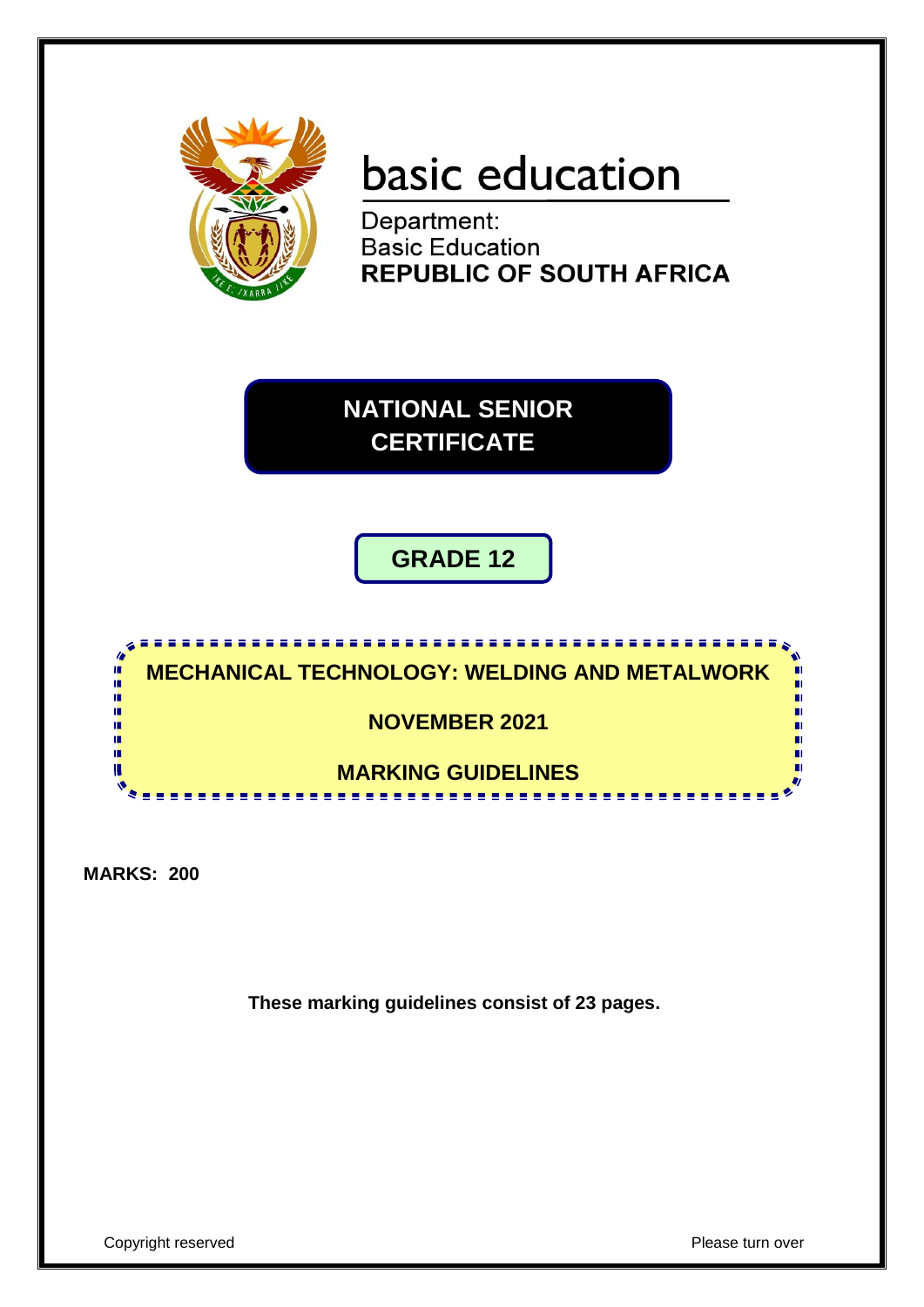# **QUESTION 1: MULTIPLE-CHOICE QUESTIONS (GENERIC)**

| 1.1 | $\mathsf{B} \checkmark$ | (1)        |
|-----|-------------------------|------------|
| 1.2 | $A \checkmark$          | (1)        |
| 1.3 | D✓                      | (1)        |
| 1.4 | $A/C$ $\checkmark$      | (1)        |
| 1.5 | $A \checkmark$          | (1)        |
| 1.6 | $C \vee$                | (1)<br>[6] |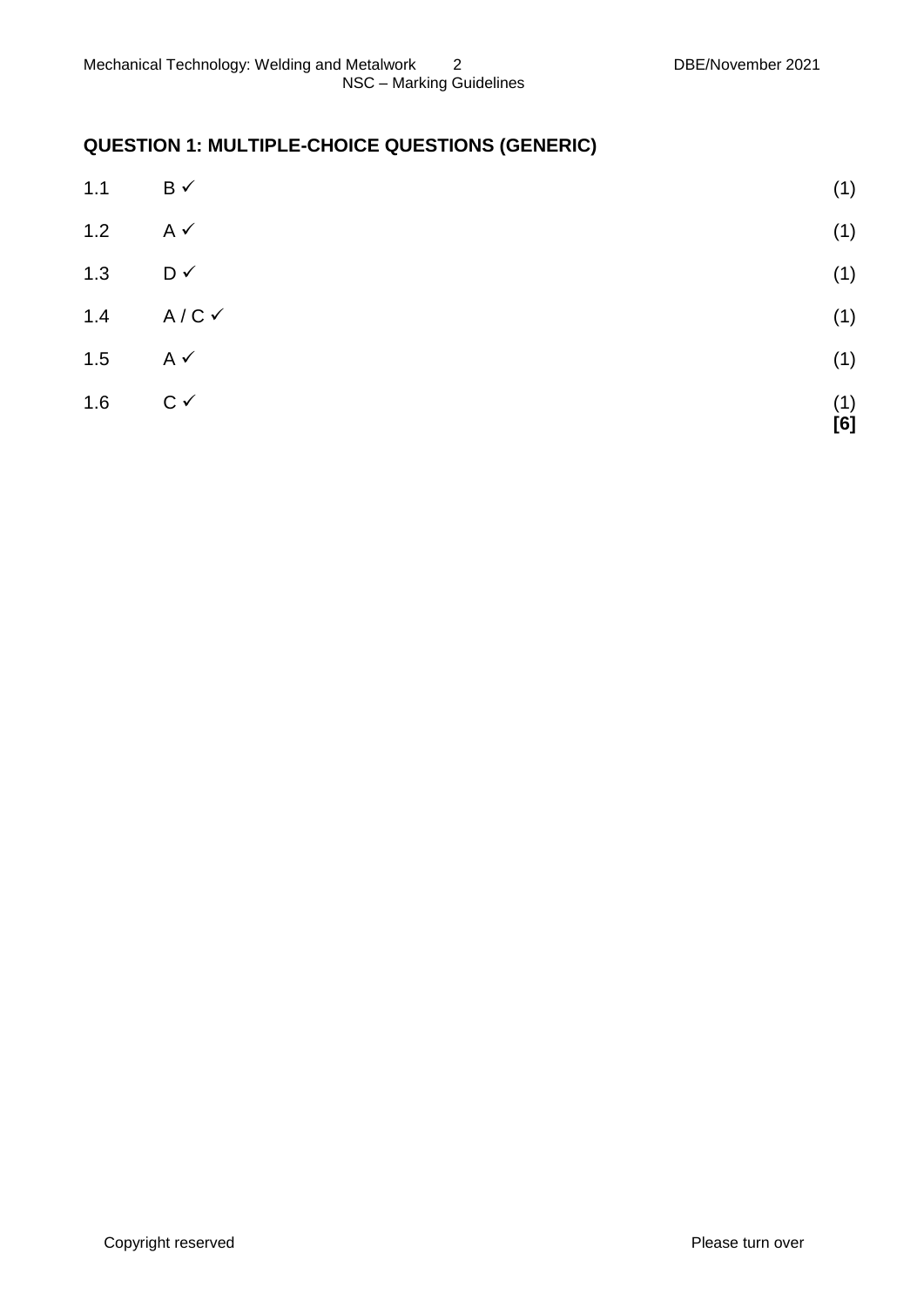# **QUESTION 2: SAFETY (GENERIC)**

# 2.1 **First-aid applications to an open wound:**

- $\bullet$  Use surgical gloves.  $\checkmark$
- Do not remove anything that is stuck to the wound.  $\checkmark$
- Never use sticky plaster on the wound.  $\checkmark$
- Cover the wound with a clean, lint-free cloth.  $\checkmark$
- Avoid using any oily substances or lotions on wounds.  $\checkmark$
- If necessary, cool wounds with cold water.  $\checkmark$
- Apply pressure to prevent blood loss if necessary.  $\checkmark$
- Avoid contact with blood from patient.  $\checkmark$
- If the wound is on your arm, raise the arm above your head to stop the bleeding.  $\checkmark$

**(Any 2 x 1)** (2)

# 2.2 **Surface grinder: (Already switched on**)

- Never leave the grinder unattended.  $\checkmark$
- Switch off the machine when leaving.  $\checkmark$
- Don't try to stop revolving emery wheel with your hand.  $\checkmark$
- Don't adjust the machine while working.  $\checkmark$
- Don't open any guard while the machine is on.  $\checkmark$
- $\bullet$  Do not force the grinding wheel on to the work piece.  $\checkmark$
- Approach the work piece slowly and evenly.  $\checkmark$
- Don't clean the machine while working.  $\checkmark$
- Do not put hands near the work piece when grinder is in motion.  $\checkmark$
- Don't clean or adjust the machine while working. $\checkmark$
- Check for oil on the floor while working (spilling of cutting fluid on floor while working)  $\checkmark$
- Check that the grinding wheel is running evenly.  $\checkmark$

# 2.3 **Gauges calibrated:**

- $\bullet$  To ensure accurate readings.  $\checkmark$
- To prevent overloading.  $\checkmark$

# **(Any 1 x 1)** (1)

**(Any 2 x 1)** (2)

# 2.4 **Finger protectors' hazards on power driven guillotines:**

- The finger protector prevents the hazards of getting the fingers cut by the blades.  $\checkmark$
- To be crushed by the hold-downs.  $\checkmark$  (2)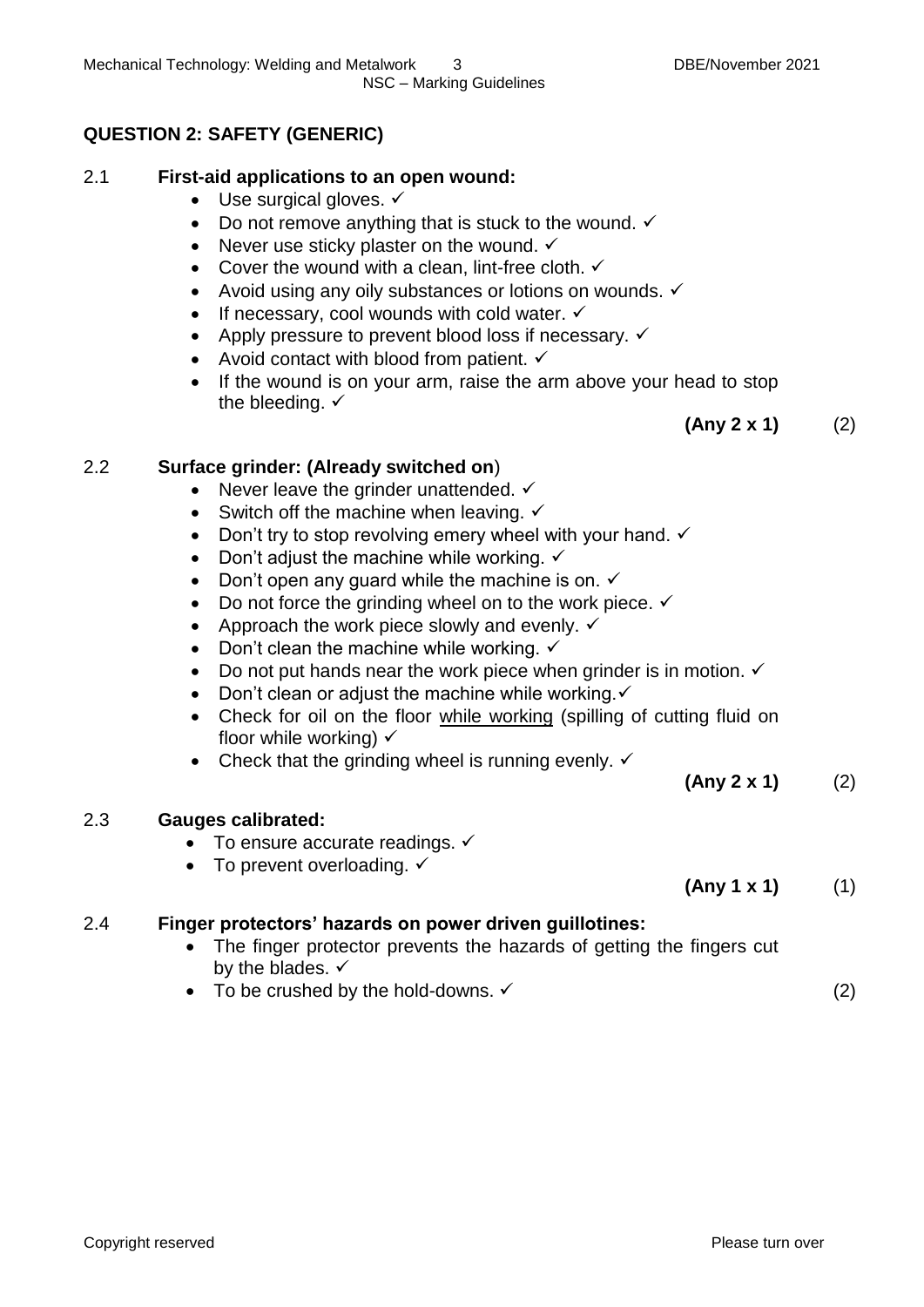### 2.5 **Welding or flame cutting operation safety:**

- An operator has been instructed on how to use the equipment safely.  $\checkmark$
- A workplace is effectively partitioned off.  $\checkmark$
- An operator uses protective equipment.  $\checkmark$
- Ensure that all equipment is in safe working condition.  $\checkmark$
- Ensure that here are no flammable materials around the welding area.
- Weld area must be well ventilated.  $\checkmark$
- Fire extinguisher must be in close proximity.  $\checkmark$

**(Any 2 x 1)** (2)

#### 2.6 **Workshop layout:**

Product layout.  $\checkmark$  (1)

**[10]**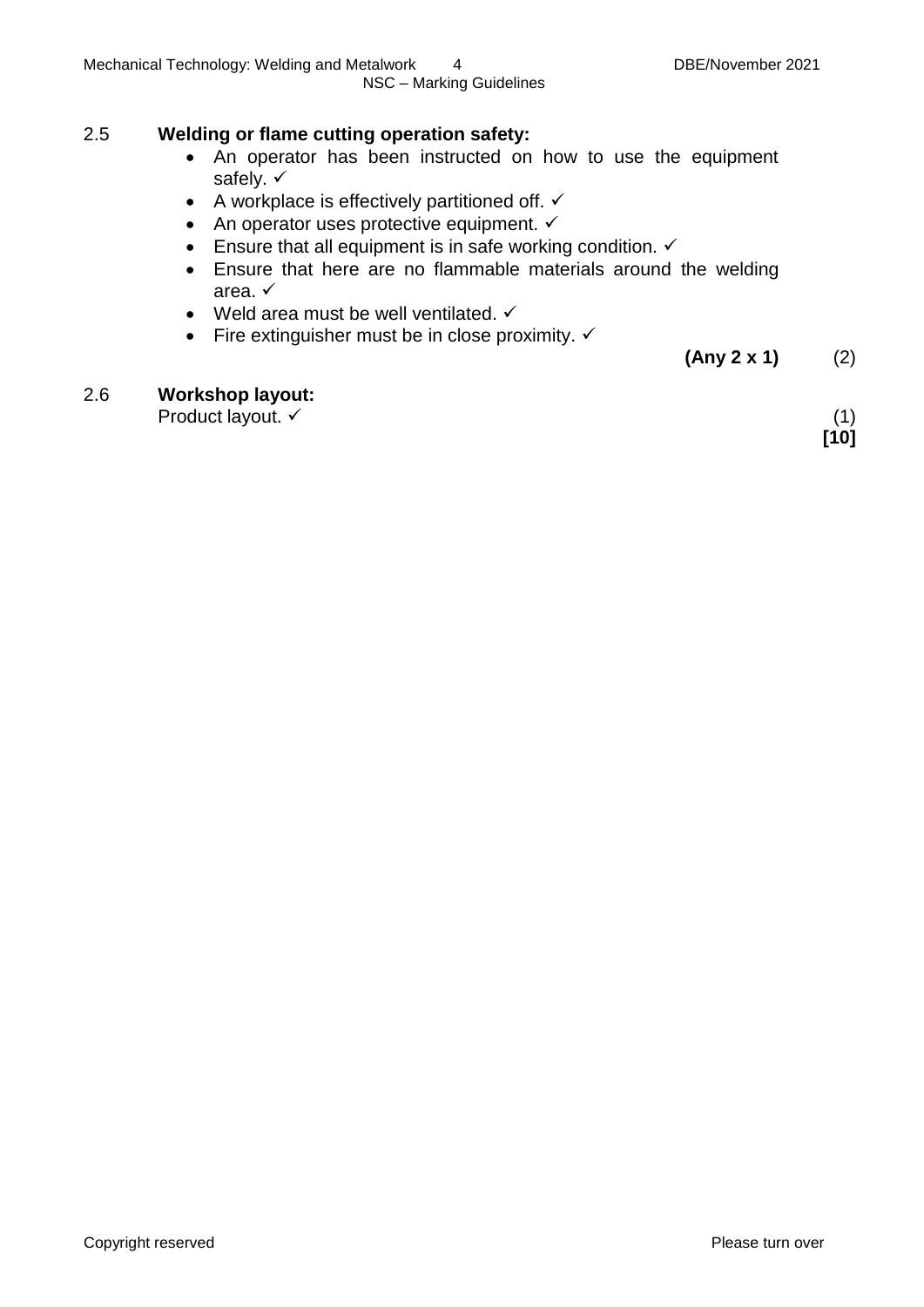# **QUESTION 3: MATERIALS (GENERIC)**

| 3.1 | <b>File test:</b>                                                                                                                                                                                                                                                                                                                                           |                                                                                                                                                                                    |      |
|-----|-------------------------------------------------------------------------------------------------------------------------------------------------------------------------------------------------------------------------------------------------------------------------------------------------------------------------------------------------------------|------------------------------------------------------------------------------------------------------------------------------------------------------------------------------------|------|
|     | 3.1.1                                                                                                                                                                                                                                                                                                                                                       | Difficult $\checkmark$                                                                                                                                                             | (1)  |
|     | 3.1.2                                                                                                                                                                                                                                                                                                                                                       | Easy $\checkmark$                                                                                                                                                                  | (1)  |
|     | 3.1.3                                                                                                                                                                                                                                                                                                                                                       | Difficult $\checkmark$                                                                                                                                                             | (1)  |
| 3.2 | <b>Heat treatment:</b>                                                                                                                                                                                                                                                                                                                                      | A. – Grain growth. $\checkmark$<br>B. - Recrystallisation. $\checkmark$<br>C. – Recovery. $\checkmark$                                                                             | (3)  |
| 3.3 | <b>Bending test:</b><br>Bend the test piece through a specific angle or around a mandrel or<br>$\bullet$<br>bar, $\checkmark$ having a defined radius, $\checkmark$ until a rupture in the metal<br>occurs.√<br>Place the material in a vice and bend it $\checkmark$ then observe $\checkmark$ the<br>$\bullet$<br>ductility of the material. $\checkmark$ |                                                                                                                                                                                    |      |
|     |                                                                                                                                                                                                                                                                                                                                                             | (Any 1 x 3)                                                                                                                                                                        | (3)  |
| 3.4 |                                                                                                                                                                                                                                                                                                                                                             | Purpose of case hardening:<br>Creates a hard surface $\checkmark$ with a tough core. $\checkmark$                                                                                  | (2)  |
| 3.5 | $\bullet$<br>$\bullet$<br>$\bullet$<br>$\bullet$<br>$\bullet$                                                                                                                                                                                                                                                                                               | Quenching media for hardening:<br>Water $\checkmark$<br>Brine (saltwater) $\checkmark$<br>Oil $\checkmark$<br>Soluble oil and water √<br>Nitrogen air-infused air √<br>(Any 3 x 1) | (3)  |
|     |                                                                                                                                                                                                                                                                                                                                                             |                                                                                                                                                                                    | [14] |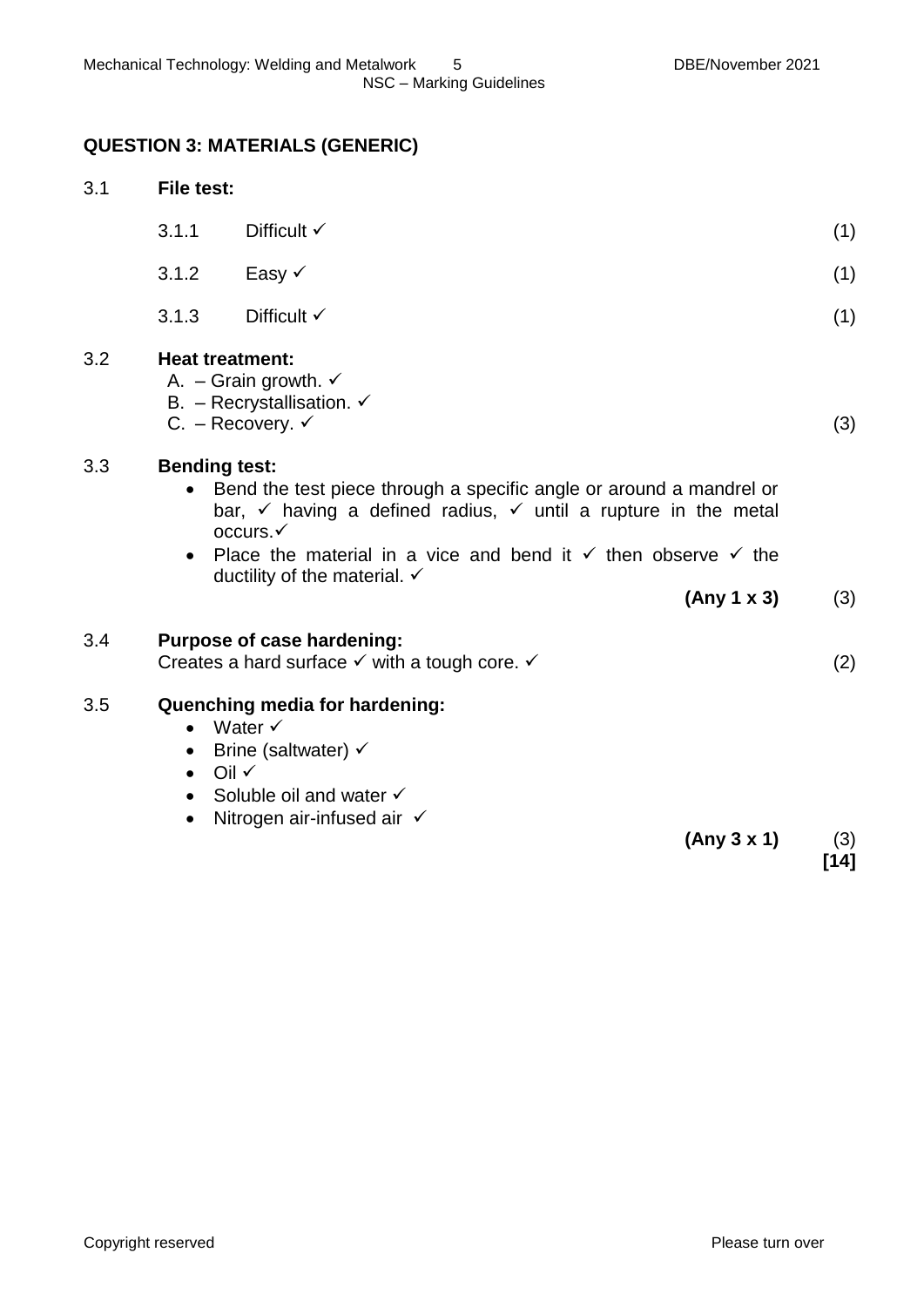# **QUESTION 4: MULTIPLE-CHOICE QUESTIONS (SPECIFIC)**

| 4.1  | $\mathsf B\prec$                  | (1)                                              |
|------|-----------------------------------|--------------------------------------------------|
| 4.2  | $\mathsf B\prec$                  | (1)                                              |
| 4.3  | $\mathsf{D} \mathrel{\checkmark}$ | (1)                                              |
| 4.4  | $\mathtt{C}\,\checkmark$          | (1)                                              |
| 4.5  | $\mathsf{D} \mathrel{\checkmark}$ | (1)                                              |
| 4.6  | A $\checkmark$                    | (1)                                              |
| 4.7  | A $\checkmark$                    | (1)                                              |
| 4.8  | $\mathsf B\prec$                  | (1)                                              |
| 4.9  | $\mathsf{C}\;\mathsf{v}$          | (1)                                              |
| 4.10 | $\mathsf B\prec$                  | (1)                                              |
| 4.11 | $\mathtt{C}\,\checkmark$          | (1)                                              |
| 4.12 | $\mathsf B\prec$                  | (1)                                              |
| 4.13 | A $\checkmark$                    | (1)                                              |
| 4.14 | $\mathsf{D} \mathrel{\checkmark}$ | $\begin{array}{c} (1) \\ {\bf [14]} \end{array}$ |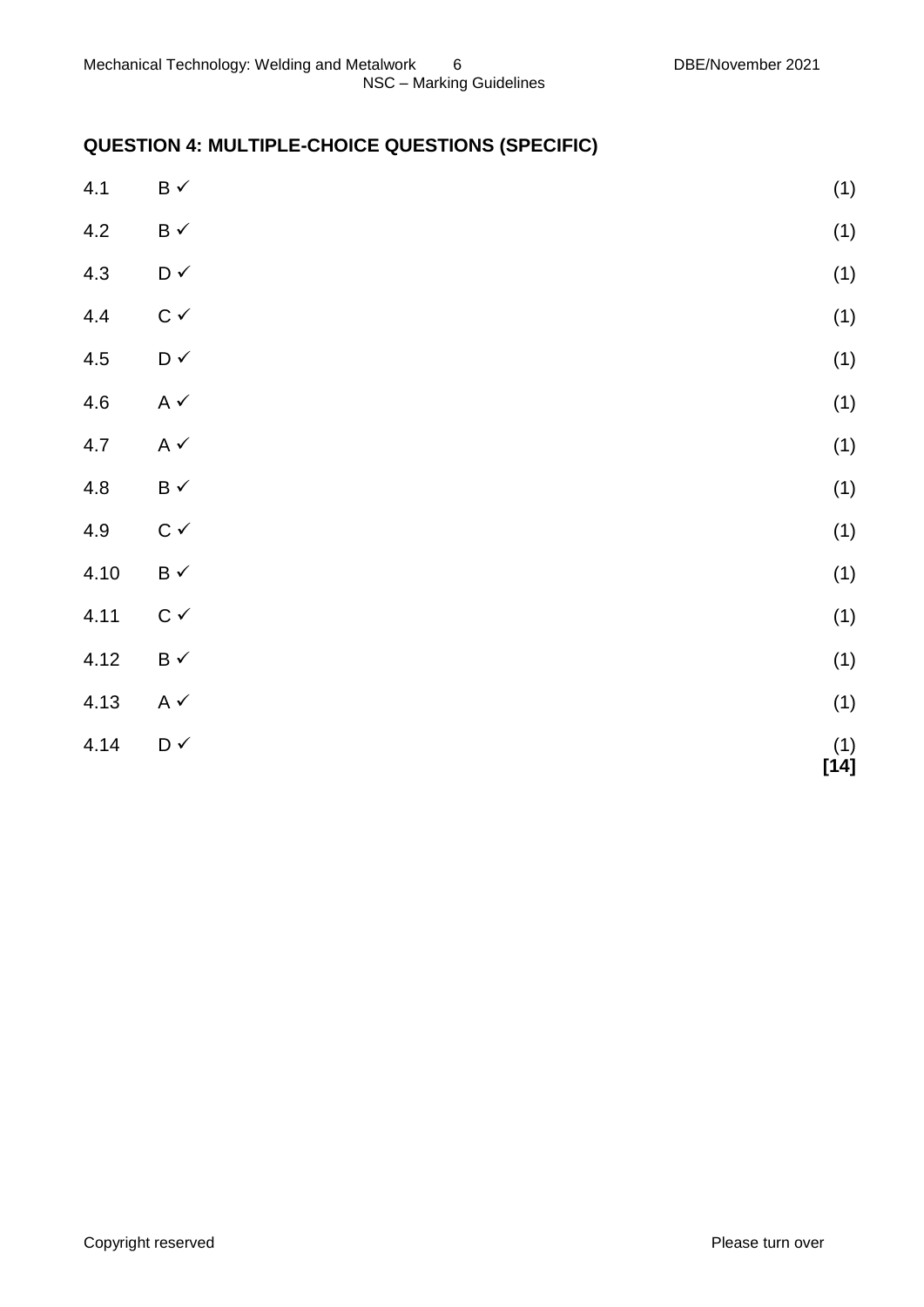# **QUESTION 5: TERMINOLOGY (TEMPLATES) (SPECIFIC)**

### 5.1 **Dimensions of the material:**

5.1.1 Mean 
$$
\emptyset
$$
 = Outside  $\emptyset$  - Plate Thichness  
= 960-60   
= 900 mm   
✓ (2)

5.1.2 Mean circumference = 
$$
\pi \times \text{Mean } \emptyset
$$
  
=  $\pi \times 900 \checkmark$   
= 2827,43 mm  $\checkmark$   
Round off to 2827 mm  $\checkmark$  (3)

#### 5.2 **Welding symbols:**

| 5.2.1 | $* \sim$              | (2) |
|-------|-----------------------|-----|
| 5.2.2 |                       |     |
|       | $\times$ $\cdot\cdot$ | (2) |

| 5.2.3 |             |     |
|-------|-------------|-----|
|       | $ XX  \sim$ |     |
|       |             | (2) |

5.2.4  $\checkmark$ 

| 5.2.5 |                 |
|-------|-----------------|
|       | $\vert \sqrt{}$ |

#### 5.3 **Templates:**

- 5.3.1 Flange template  $\checkmark$  (1)
- 5.3.2 Strip template  $\checkmark$  (1)
- $5.3.3$  Web template  $\checkmark$  (1)

(2)

(2)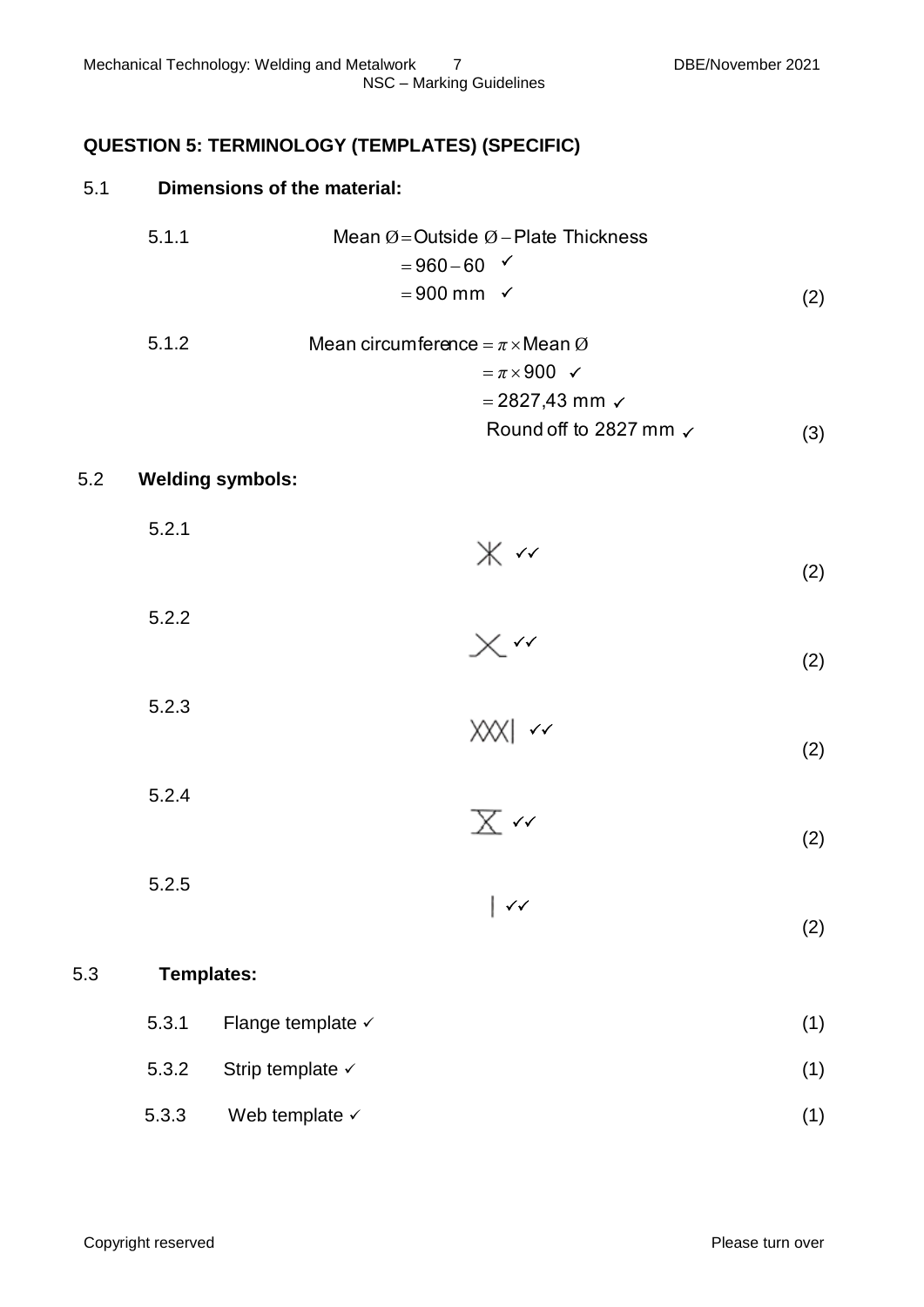### 5.4 **Hand tools:** *(Due to the large number of alternatives, marker discretion must be used - discuss with IM)***.**

- $\bullet$  Hand saws  $\checkmark$
- $\bullet$  Chisels  $\checkmark$
- $\bullet$  Plane  $\checkmark$
- $\bullet$  Handdrill and drill bits  $\checkmark$
- $\bullet$  Steel measuring tape  $\checkmark$
- $\bullet$  Straight edge  $\checkmark$
- $\bullet$  Compass  $\checkmark$
- Trammel pins  $\checkmark$
- Carpenter's square  $\checkmark$
- $\bullet$  Protractor  $\checkmark$
- $\bullet$  Chalk line  $\checkmark$
- $\bullet$  Steel rule  $\checkmark$
- $\bullet$  Hammers  $\checkmark$
- Centre punch  $\checkmark$
- Callipers  $\checkmark$
- $\bullet$  Scribe  $\checkmark$
- Combination square  $\checkmark$
- $\bullet$  Spirit level  $\checkmark$
- Trammel  $\checkmark$

**(Any 3 x 1)** (3)

### 5.5 **Template loft machines:** *(Due to the large number of alternatives, marker discretion must be used - discuss with IM).*

- $\bullet$  Circular saw  $\checkmark$
- $\bullet$  Planer  $\checkmark$
- Drilling machine  $\checkmark$
- $\bullet$  Jig saw  $\checkmark$
- Sanding machine  $\checkmark$
- $\bullet$  Shears for cutting cardboard  $\checkmark$
- Welding machine  $\checkmark$
- Angle grinder  $\checkmark$
- $\bullet$  Bench grinder  $\checkmark$
- $\bullet$  Guillotine  $\checkmark$
- Cut–off power saw  $\checkmark$

**(Any 2 x 1)** (2) **[23]**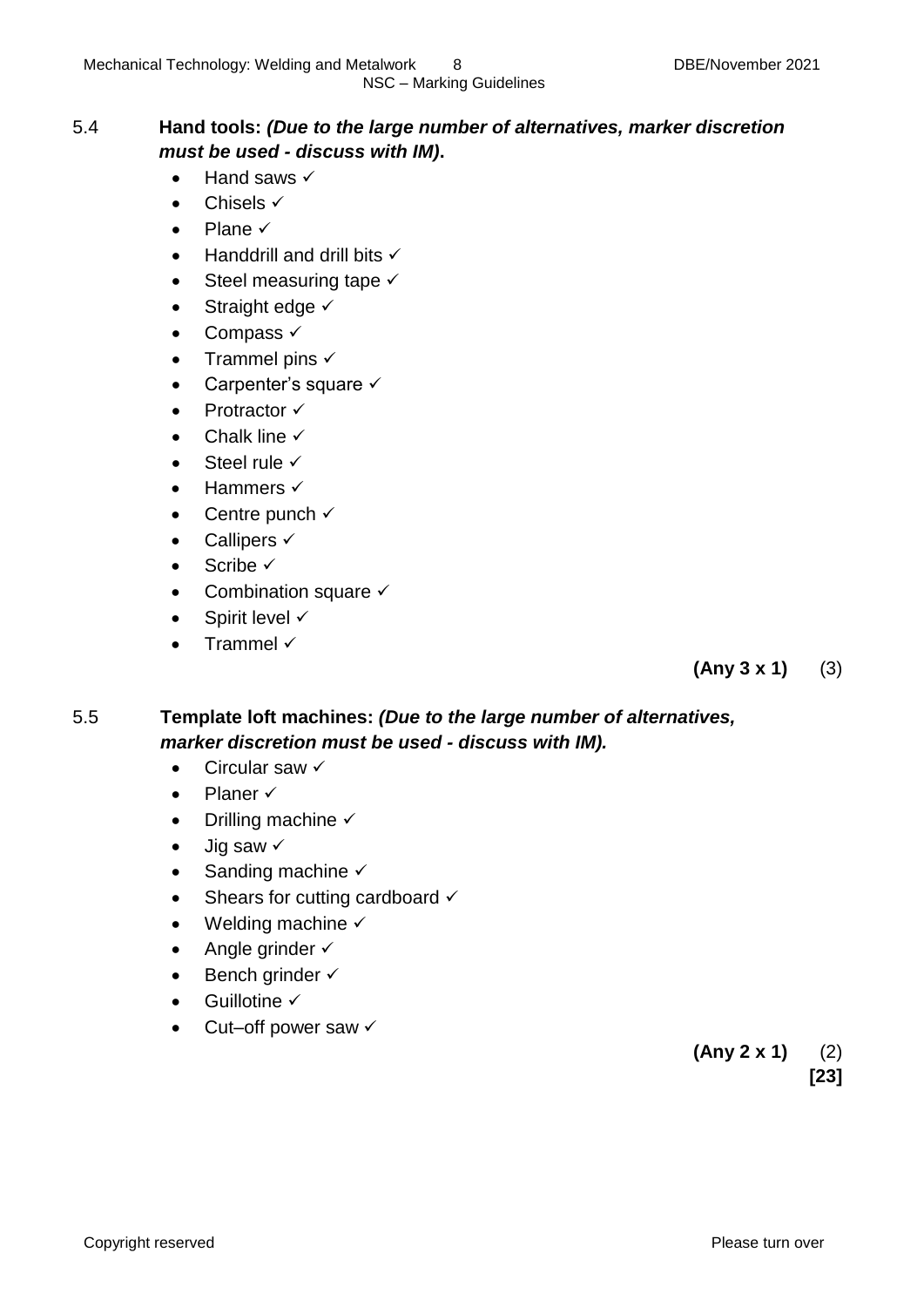# **QUESTION 6: TOOLS AND EQUIPMENT (SPECIFIC)**

#### 6.1 **Operating principles of a resistance welding machine:**

- Current flows through a resistance to fuse plates together.  $\checkmark$
- Two copper electrodes are pressed against the plates.  $\checkmark$
- $\bullet$  Heavy current is passed between the electrodes.  $\checkmark$
- $\bullet$  High resistance causes intense heat at the point.  $\checkmark$
- The two plates melt and fuse together, forming a weld nugget or spot weld.  $\checkmark$  (5)

### 6.2 **Arc welding:**

- 6.2.1 A. Arc welding machine / Power source / invertor.  $\checkmark$ 
	- B. Earth clamp / "*skelm*"
	- C. Electrode / Rod / welding rod  $\checkmark$
	- D. Electrode holder  $\checkmark$  (4)

6.2.2 
$$
\bullet
$$
 Holds the electrode.  $\checkmark$ 

- $\bullet$  Insulate the person welding  $\checkmark$
- Provide current to the electrode  $\checkmark$
- $\bullet$  Used with electrode to weld  $\checkmark$

# **(Any 1 x 1)** (1)

### 6.3 **Cutting of threads:**

- Secure the die in die wrench/stock  $\checkmark$  and set die square to the shaft to be cut.  $\checkmark$
- Rotate the die through half a turn in a clockwise direction  $\checkmark$  to cut the thread and then turn back a quarter of a turn  $\checkmark$  to break off waste.
- Continue process until the die has reached the required length of thread  $\checkmark$  and adjust the centre and side screws until desired thread fit is achieved.  $\checkmark$  (6)

### 6.4 **Advantages of using a punch machine:**

- Can punch holes faster.  $\checkmark$
- Punch various hole profiles  $\checkmark$
- $\bullet$  Less effort is needed  $\checkmark$

 $(Any 1 x 1)$  (1)

### **Pyramid rollers**

- Rolling sheet metal.  $\checkmark$
- $\bullet$  Used to roll round bars  $\checkmark$

6.5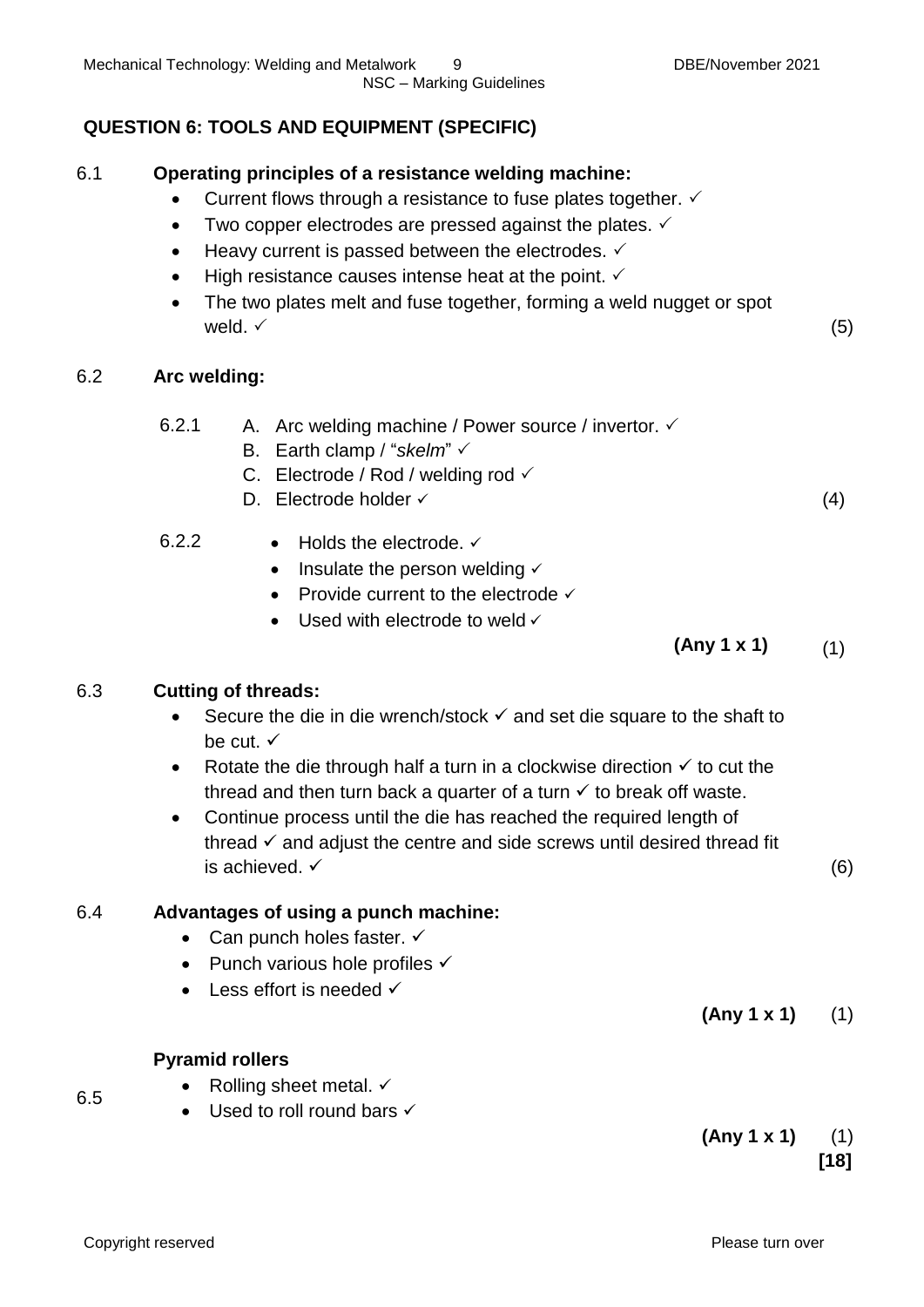# **QUESTION 7: FORCES (SPECIFIC)**

#### 7.1 **Beams:**

7.1.1 **Calculating reactions:**

### **Taking moments about RL:**

$$
RR \times 10 = (80 \times 3) + (60 \times 5) + (100 \times 7)
$$
  
= 240 + 300 + 700  

$$
RR = \frac{1240}{10}
$$
  
= 124 N

### **Taking moments about RR:**

$$
RL \times 10 = (100 \times 3) + (60 \times 5) + (80 \times 7)
$$
  
= 300 + 300 + 560  

$$
RL = \frac{1160}{10}
$$
  
= 116 N (8)

### 7.1.2 **Calculating bending moments:**

### **Bending moments at B, C and D:**

$$
BM_B = (116 \times 3)
$$
  
= 348Nm  
  
BM<sub>C</sub> = (116 \times 5) - (80 \times 2)  
= 420Nm  
  
BM<sub>D</sub> = (116 \times 7) - (80 \times 4) - (60 \times 2)  
= 372Nm (3)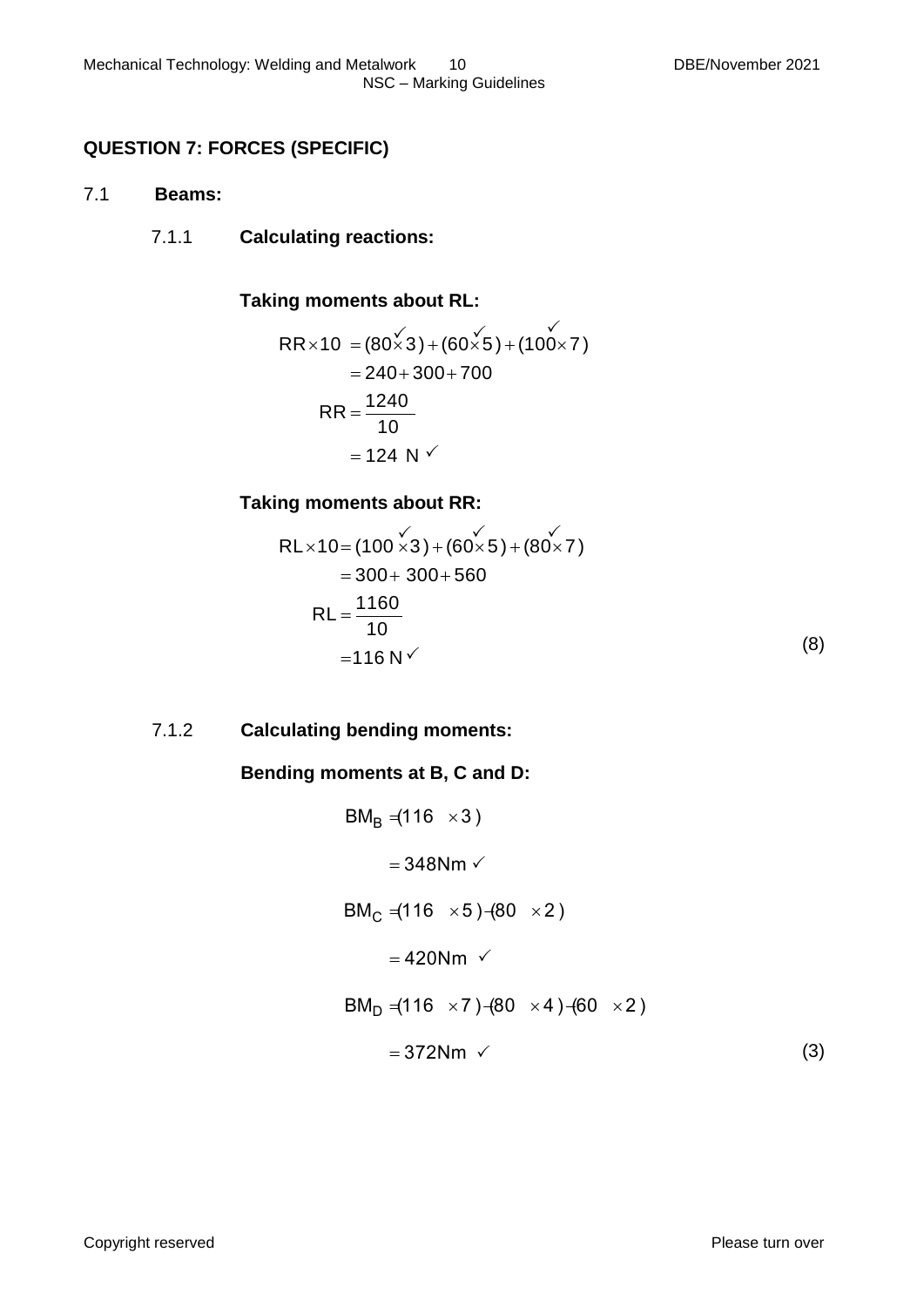# 7.1. 3 **Bending moment diagram:**

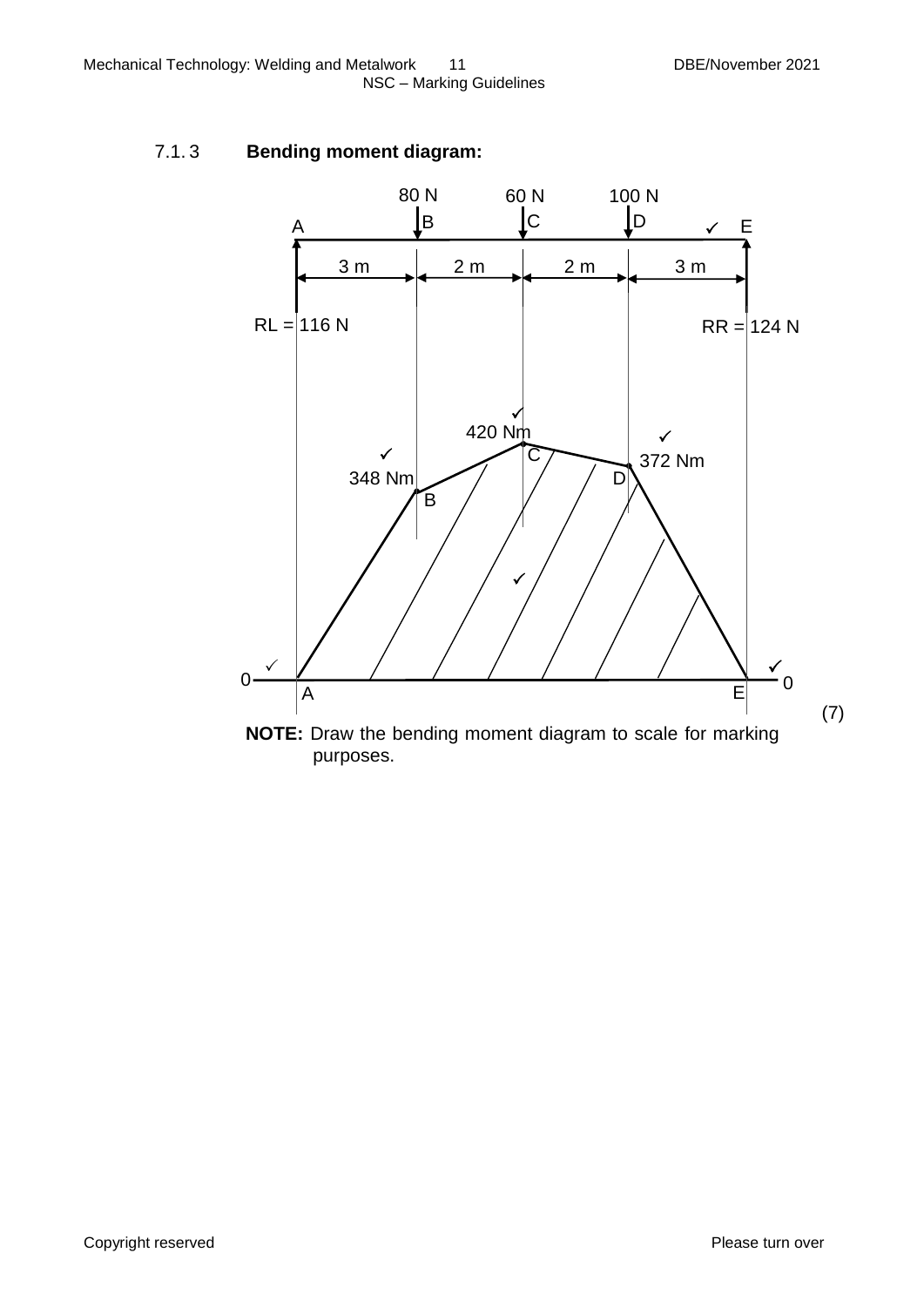### 7.2 **Stress and Strain:**

#### 7.2.1 **Diameter of a bar:**

$$
\sigma = \frac{F}{A}
$$
  
\n
$$
A = \frac{F}{\sigma}
$$
  
\n
$$
= \frac{40 \times 10^3}{20 \times 10^6}
$$
  
\n
$$
= 2 \times 10^{-3} \text{ m}^2
$$
  
\n
$$
A = \frac{\pi D^2}{4}
$$
  
\n
$$
D = \sqrt{\frac{4A}{\pi}}
$$
  
\n
$$
= \sqrt{\frac{4(2 \times 10^{-3})}{\pi}} \sqrt{\pi}
$$
  
\n
$$
= 0,05046265 \text{ m}
$$
  
\nOR  
\n
$$
= 50,46 \text{ mm}
$$

7.2.2 **Strain:**

$$
\varepsilon = \frac{\sigma}{E}
$$
  
\n
$$
\varepsilon = \frac{20 \times 10^6}{90 \times 10^9} \quad \checkmark
$$
  
\n
$$
= 0.22 \times 10^{-3} \quad \checkmark
$$
 (2)

(6)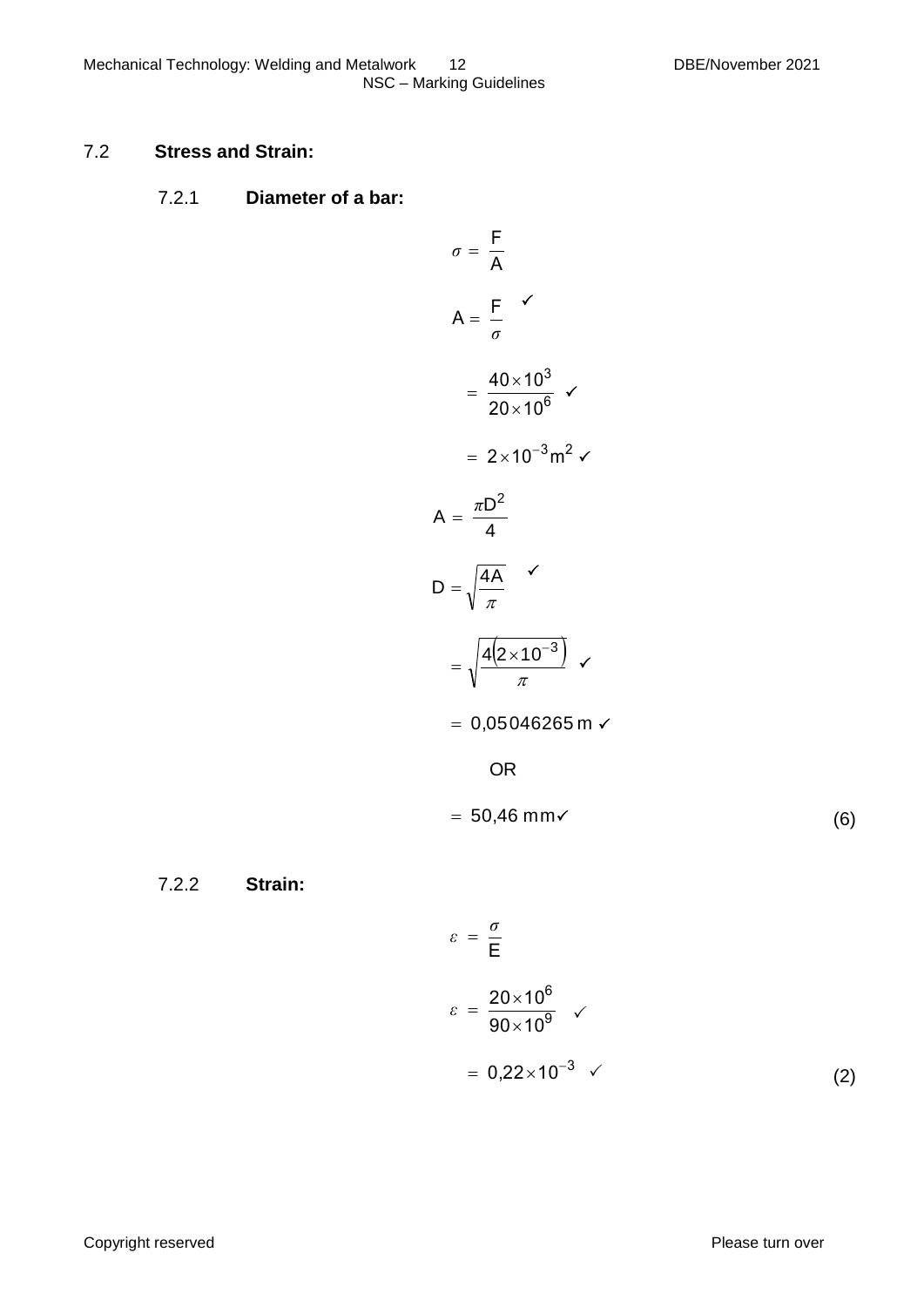$$
\varepsilon = \frac{\Delta L}{OL}
$$
  
\n
$$
\Delta L = \varepsilon \times OL \checkmark
$$
  
\n
$$
= (0,22 \times 10^{-3}) \times 2 \checkmark
$$
  
\n
$$
= 0,44 \times 10^{-3} \text{m}
$$
  
\n
$$
= 0,44 \text{mm} \checkmark
$$
 (3)

7.3 **Stress and strain diagram:** A: Limit of proportionality B: Elastic limit C: Yield point

D: Maximum stress √

E: Break stress  $\checkmark$  (5)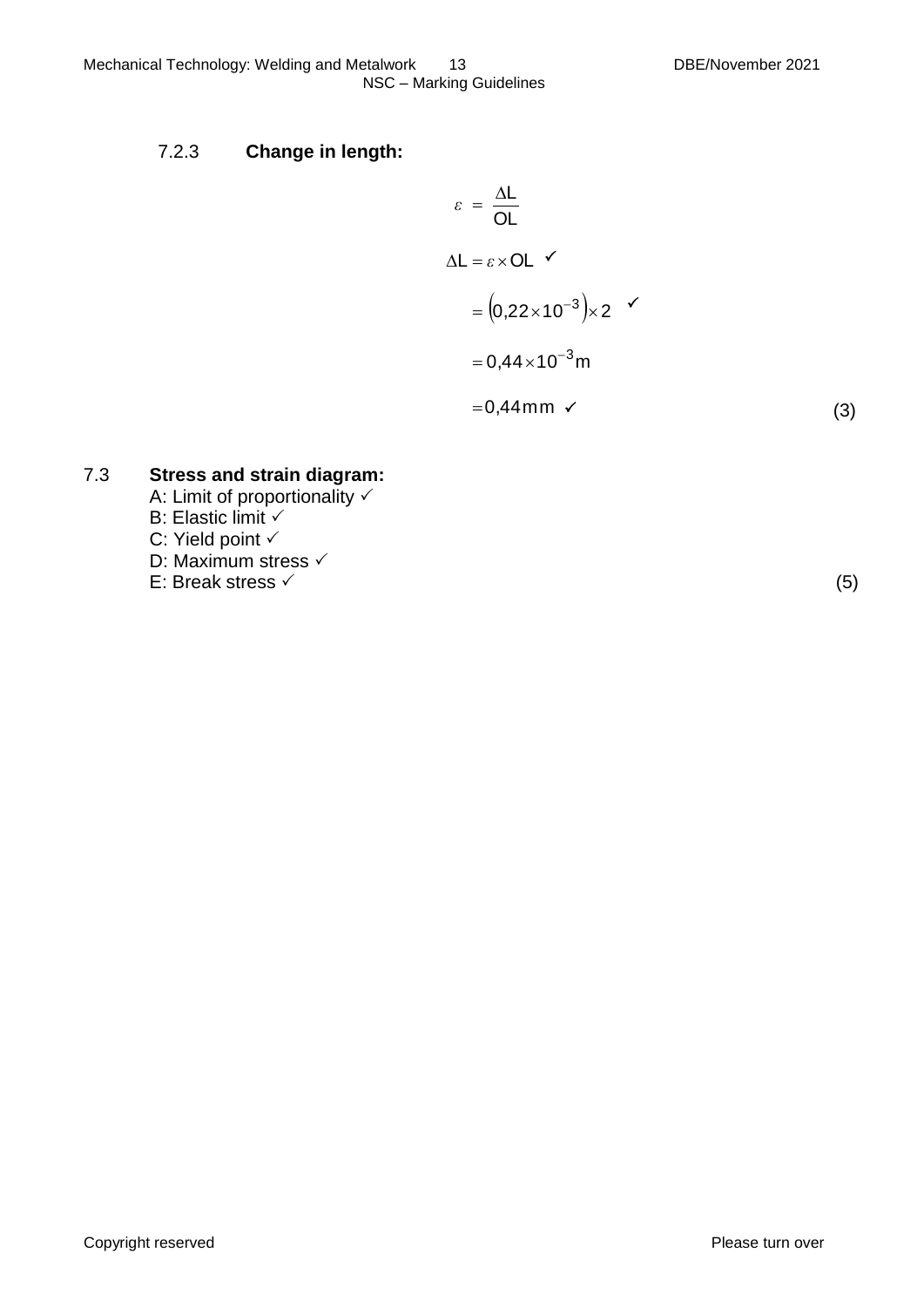# 7.4 **Simple frame:**

# 7.4.1 **Vector/Force diagram:**



(5)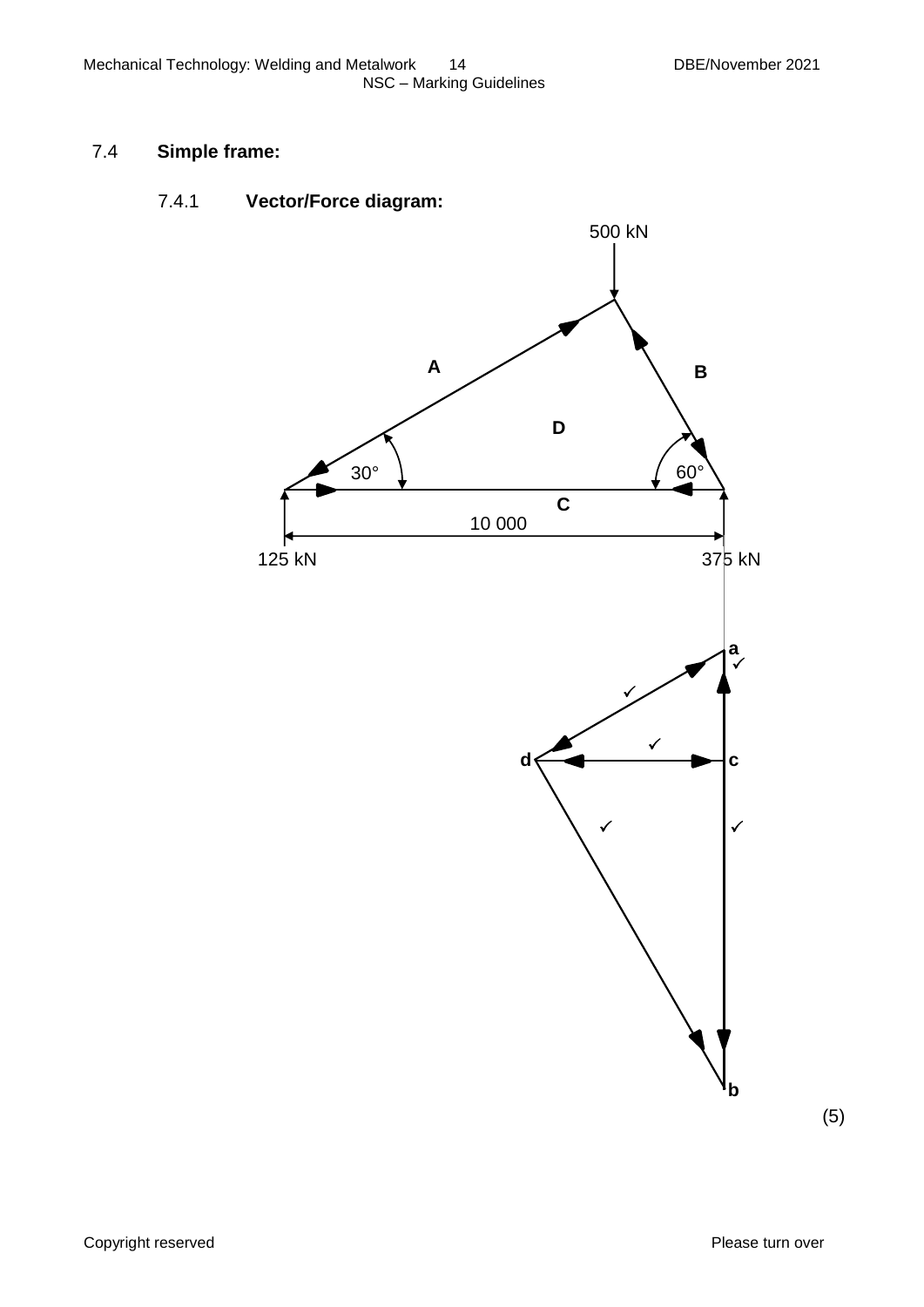# 7.4.2 **Magnitude and nature of force:**

| <b>Member</b> | <b>Force</b>        | <b>Nature</b>      |
|---------------|---------------------|--------------------|
| AD            | 250 kN              | Strut $\checkmark$ |
| ВD            | 433 kN √            | Strut $\checkmark$ |
|               | 216 kN $\checkmark$ | Tie √              |

(6) **[45]**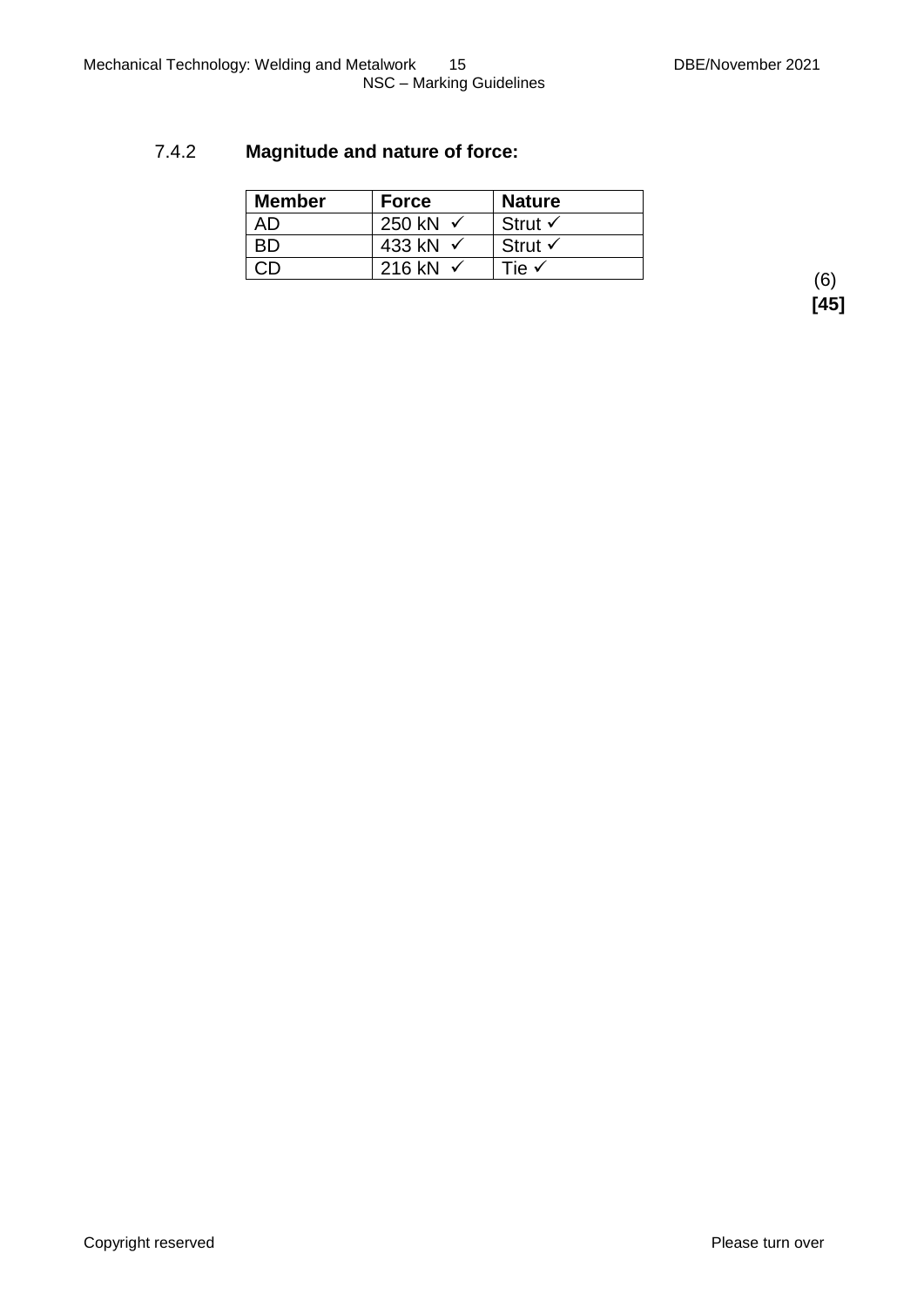# **QUESTION 8: JOINING METHODS (INSPECTION OF WELDS) (SPECIFIC)**

# 8.1 **Arc welding aspects:**

- Rate of rod burning and the progress of the weld  $\checkmark$
- Amount of penetration and fusion.  $\checkmark$
- Observe for welding defects while welding  $\checkmark$
- The sound of the arc indicating correct current and voltage for the particular weld.
- Angle of electrode.  $\checkmark$
- Arc length.  $\checkmark$
- Size of molten pool while welding  $\checkmark$

**(Any 3 x 1)** (3)

### 8.2 **Centreline cracks:**

- Aiming at width to depth ratio of 1:1.  $\checkmark$
- Decreasing the current to prevent excess penetration.  $\checkmark$
- Decreasing welding voltage  $\checkmark$
- Slowing travel speed to achieve a flat to convex weld surface.  $\checkmark$
- $\bullet$  Use clamping device.  $\checkmark$
- Pre Heating  $\checkmark$
- $\bullet$  Use of correct electrode  $\checkmark$

**(Any 2 x 1)** (2)

### 8.3 **Welding defects:**

### 8.3.1 **Lack of fusion:**

- Travel speed is too slow.  $\checkmark$
- Wide weld joint.  $\checkmark$
- $\bullet$  Weld current too low.  $\checkmark$
- Too big weaving action.  $\checkmark$
- $\bullet$  Included angle not correct.  $\checkmark$
- Contaminated parent metal surface  $\checkmark$
- Weld metal not permitted to roll in front of arc.  $\checkmark$
- Arc not kept on leading edge of molten pool.  $\checkmark$
- Travel speed too fast.  $\checkmark$
- Excessive mill scale (iron oxide)  $\checkmark$

**(Any 2 x 1)** (2)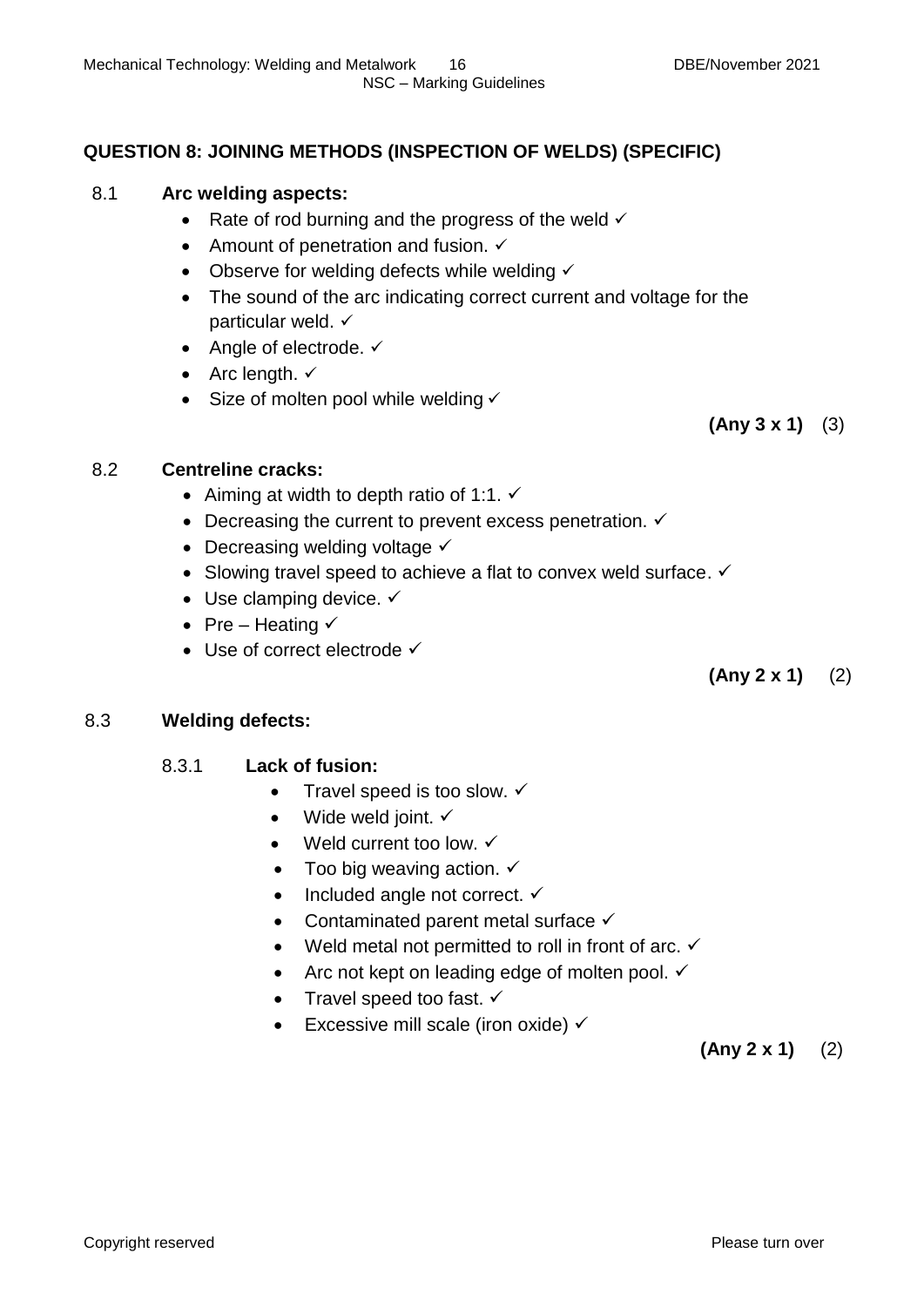### 8.3.2 **Porosity:**

- Contaminated weld surface.  $\checkmark$
- Wet or dirty electrodes.  $\checkmark$
- Shielding gas supply is interrupted.  $\checkmark$
- Welding in windy conditions.  $\checkmark$

**(Any 2 x 1)** (2)

### 8.3.3 **Incomplete penetration:**

- Welding current too low.  $\checkmark$
- Welding speed too fast.  $\checkmark$
- $\bullet$  Incorrect electrode angle.  $\checkmark$
- Poor joint preparation.  $\checkmark$
- $\bullet$  Insufficient root gap.  $\checkmark$
- $\bullet$  Electrode too big.  $\checkmark$
- Too long arc.  $\checkmark$
- Contaminated weld surface. ✓

**(Any 2 x 1)** (2)

### 8.4 **Setting oxy-acetylene torch flame to a neutral flame:**

- Open acetylene torch valve  $\frac{1}{4}$  turns or less and ignite.  $\checkmark$
- Adjust the acetylene torch valve further until the black smoke disappears.  $\checkmark$
- Open oxygen torch valve until the flame is no longer burning yellow.  $\checkmark$
- Inner cone of the flame must be rounded.  $\checkmark$

**(Any 3 x 1)** (3)

### 8.5 **Guided bend test:**

- Specimen is placed across the supports of the die.  $\checkmark$
- Apply force to the specimen to bend into shape of the die.  $\checkmark$
- Determine the percentage of elongation of the weld metal.  $\checkmark$  (3)

### 8.6 **Free bend test:**

- Determine the ductility of the weld.  $\checkmark$
- Determine the ductility of the heat affected area adjacent to the weld.  $\checkmark$
- Determine the percentage of elongation  $\checkmark$

**(Any 2 x 1)** (2)

### 8.7 **Types of dye:**

- Type A: Fluorescent that emits visible light when viewed using a Black light.  $\checkmark$
- Type B: Brightly coloured liquid dyes that can be inspected in regular light.  $\checkmark$  (2)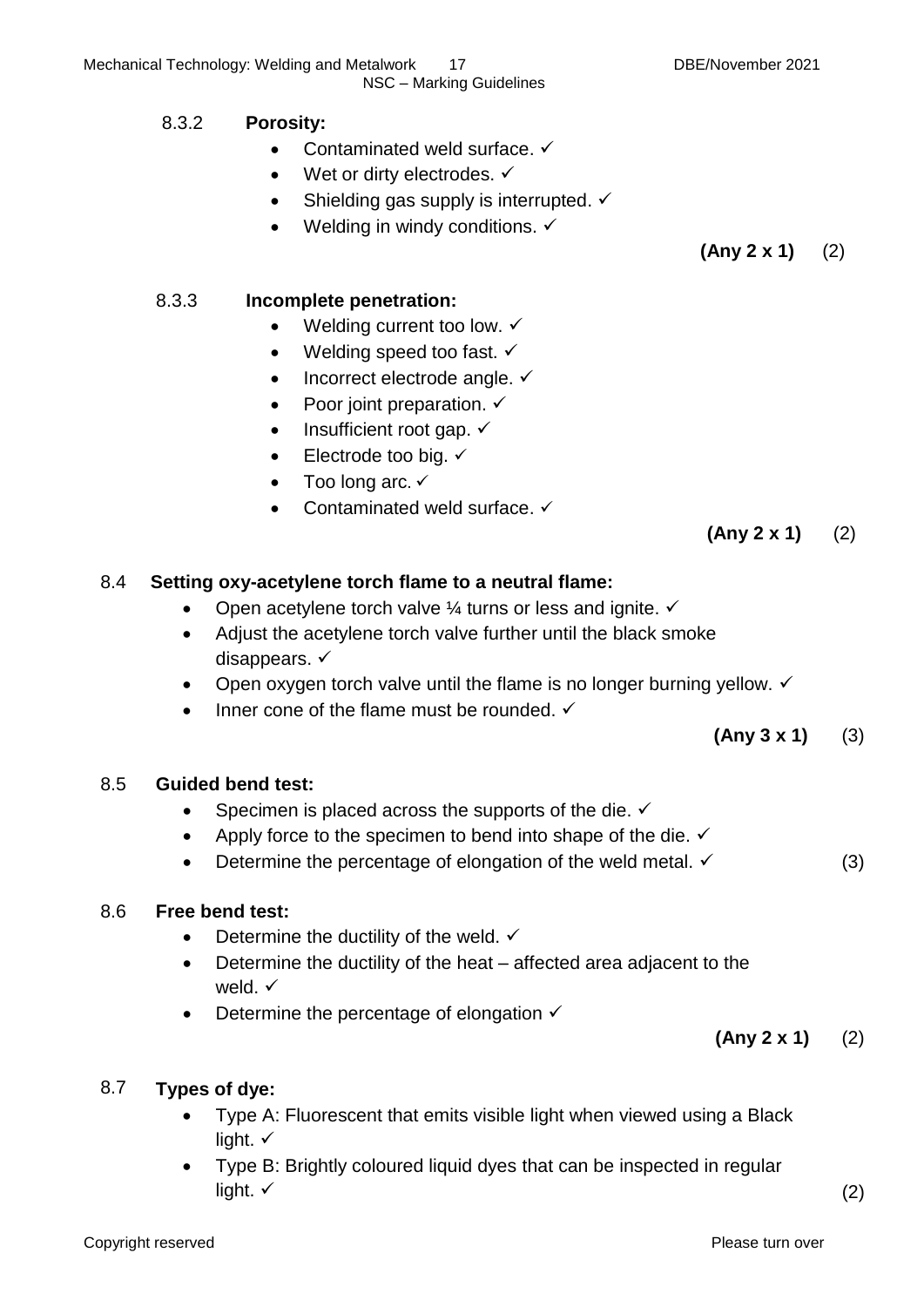#### 8.8 **Nick-break test:**

- Determines internal  $\checkmark$  quality of the weld metal.  $\checkmark$
- Reveals internal defects  $\checkmark$  such as slag inclusions, porosity and lack of fusion.

**(Any 1 x 2)** (2)

**[23]**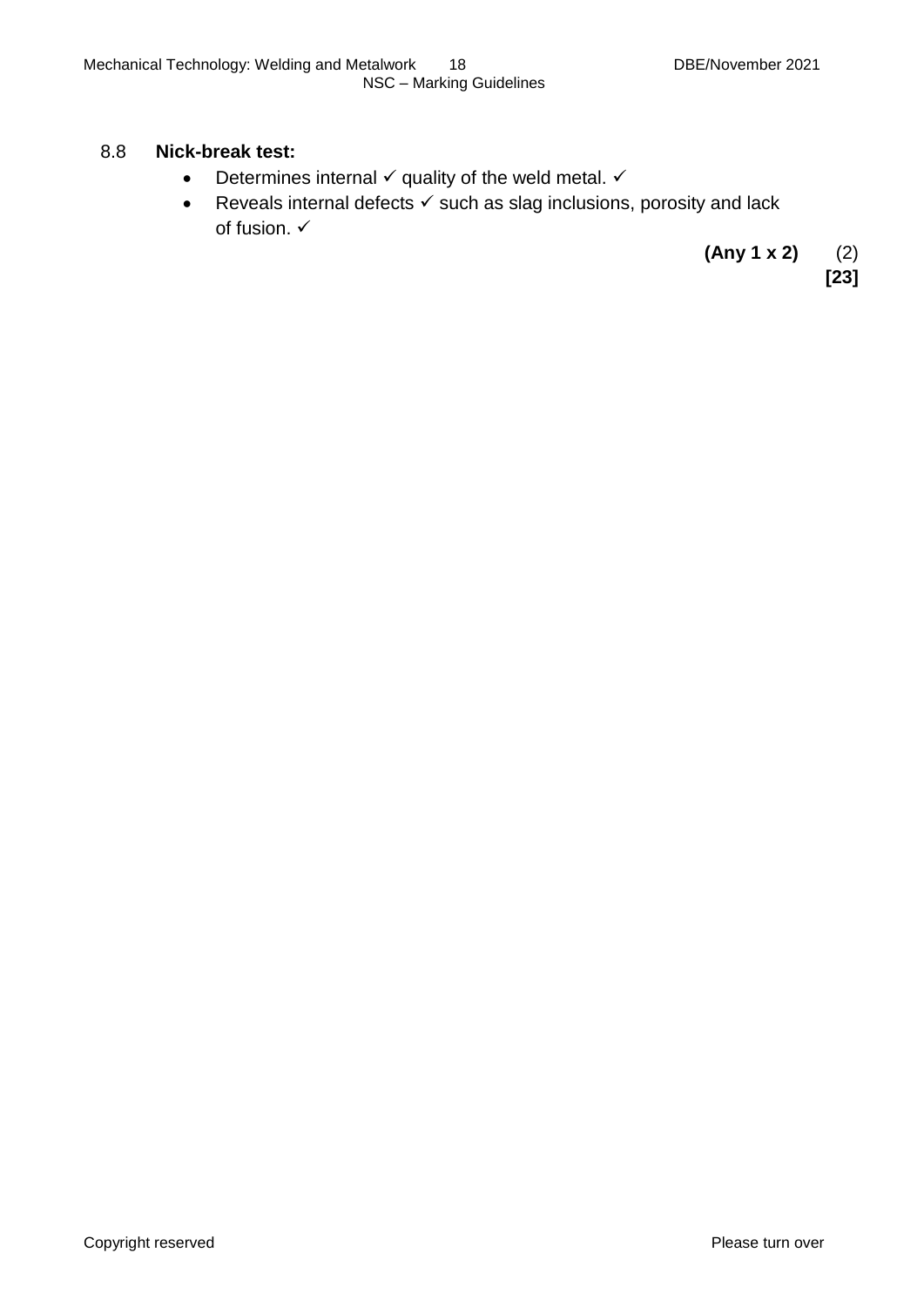NSC – Marking Guidelines

# **QUESTION 9: JOINING METHODS (STRESS AND DISTORTION) (SPECIFIC)**

### 9.1 **Causes of residual stress in welds:**

- Heat present in the weld.  $\checkmark$
- Qualities of parent metal, filler rod or electrode.  $\checkmark$
- Shape and size of weld.  $\checkmark$
- Number of successive weld runs.  $\checkmark$
- Comparative weight of weld and parent metal.  $\checkmark$
- Type of welding joint used.  $\checkmark$
- Welding method used to mitigate stress and distortion.  $\checkmark$
- Type of structure of neighbouring joints.  $\checkmark$
- Freeness of joint to be able to expand and contract.  $\checkmark$
- Rate of cooling.  $\checkmark$
- Stresses already present in the parent metal.  $\checkmark$

**(Any 2 x 1)** (2)

### 9.2 **Factors of cooling rate:**

- $\bullet$  Size of work piece.  $\checkmark$
- $\bullet$  Weld thickness.  $\checkmark$
- Thermal conductive properties of parent metal.  $\checkmark$

(**Any 3 x 1)** (3)

### 9.3 **Effect of cold working:**

- The effect of cold working is to break down the crystal structure  $\checkmark$ elongating the grains.  $\checkmark$
- An elongated and distorted crystal structure of this kind gives the metal greater hardness  $\checkmark$  and tensile strength.  $\checkmark$
- Reduces ductility.  $\checkmark$
- Referred to as work hardening.  $\checkmark$  (4)

### 9.4 **Effects of welding speed on distortion:**

- Increase in welding speed increases distortion due to larger flame in oxy-acetylene welding.
- Larger diameter electrode requires increased current causing more localised heat.
- Causing more residual stress. ✓
- Causing more distortion. ✓

**(Any 3 x 1)** (3)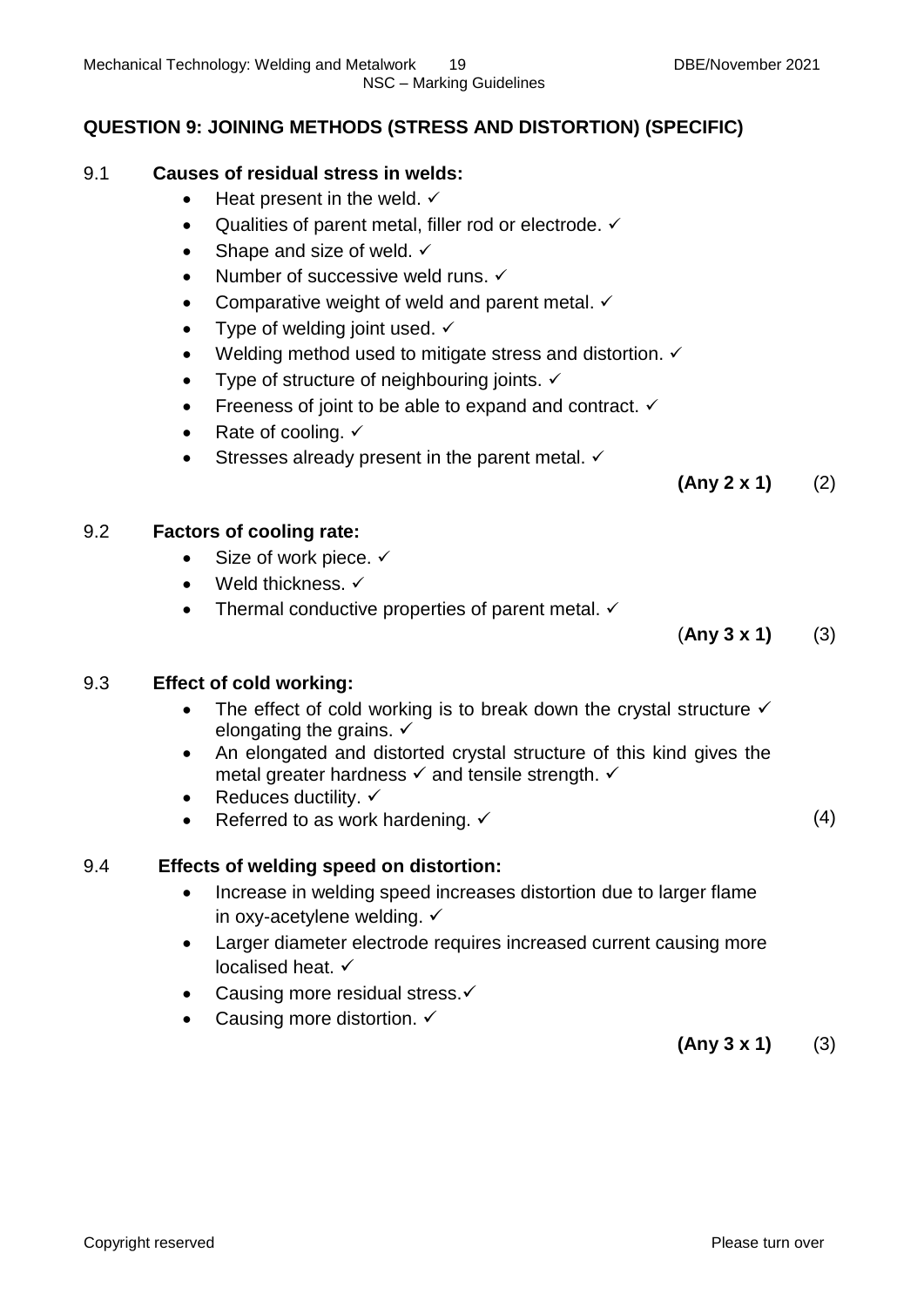### 9.5 **Quenching media:**

- Water  $\checkmark$
- $\bullet$  Oil  $\checkmark$
- $\bullet$  Brine  $\checkmark$
- $\bullet$  Liquid salts  $\checkmark$
- $\bullet$  Sand  $\checkmark$
- $\bullet$  Air  $\checkmark$
- $\bullet$  Ash  $\checkmark$
- $\bullet$  Lime  $\checkmark$
- $\bullet$  Molten lead  $\checkmark$
- Nitrogen air-infused air  $\checkmark$

**(Any 3 x 1)** (3)

### 9.6 **Reducing welding distortion:**

- $\bullet$  Do not over-weld.  $\checkmark$
- $\bullet$  Intermittent welding.  $\checkmark$
- Place welds near the neutral axis.  $\checkmark$
- $\bullet$  Use a few passes as possible.  $\checkmark$
- $\bullet$  Use back step welding.  $\checkmark$
- Anticipate the shrinkage forces.  $\checkmark$
- $\bullet$  Use clamps, jigs and fixtures.  $\checkmark$
- $\bullet$  Use strongbacks.  $\checkmark$
- $\bullet$  Heating metal before welding. (pre- heating)  $\checkmark$
- $\bullet$  Slowing the cooling rate  $\checkmark$

 **(Any 3 x 1)** (3) **[18]**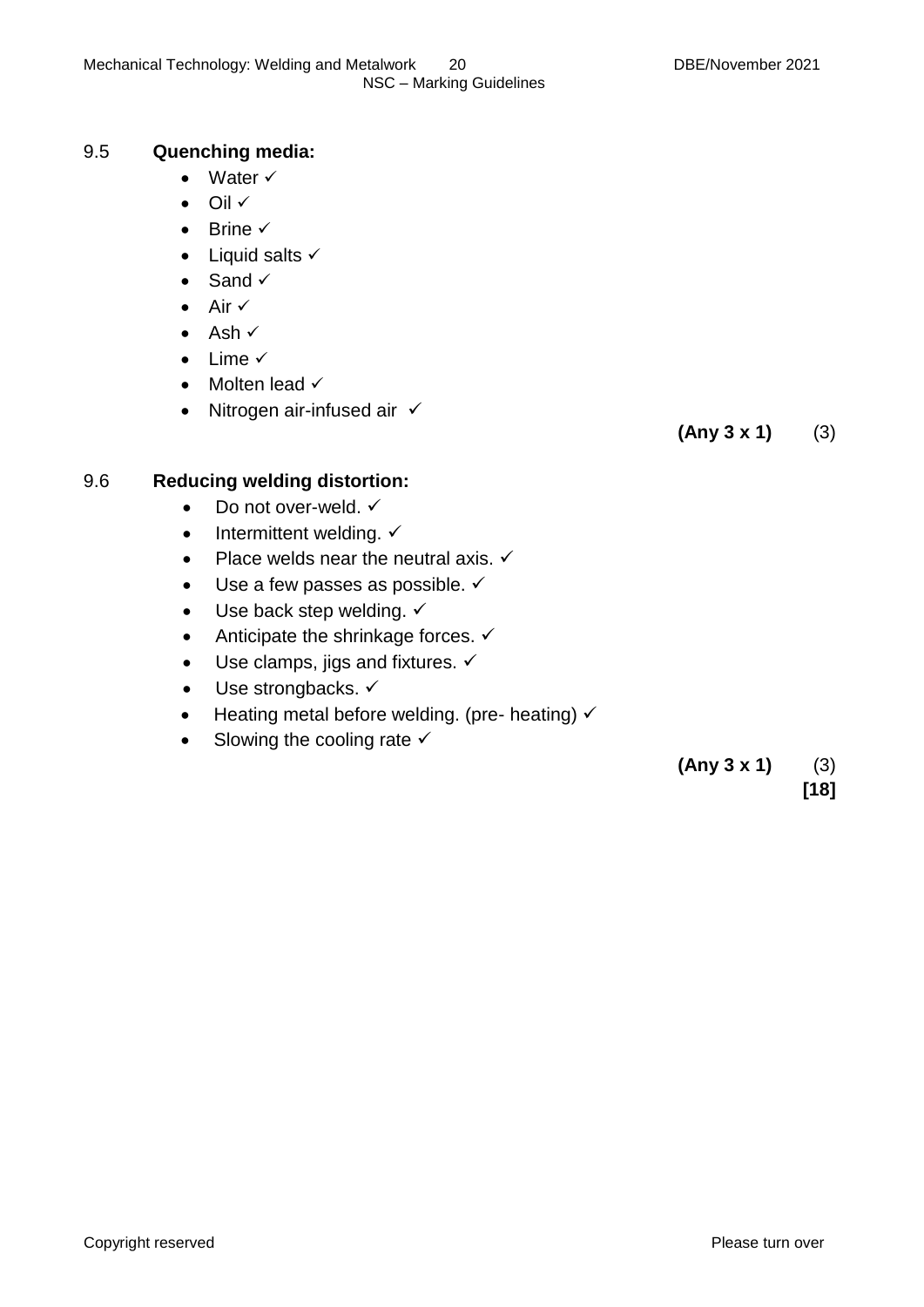# **QUESTION 10: MAINTENANCE (SPECIFIC)**

| 10.1 | Locking out of machine:<br>Isolation switches must be switched off. √<br>The only key to the lock is in possession of the person carrying out<br>$\bullet$<br>the maintenance / Each maintenance person must have own<br>lock. $\checkmark$                                                                                                                                                                                   | (2) |
|------|-------------------------------------------------------------------------------------------------------------------------------------------------------------------------------------------------------------------------------------------------------------------------------------------------------------------------------------------------------------------------------------------------------------------------------|-----|
| 10.2 | <b>Tagging plates:</b><br>More than one technician can lock out machine simultaneously. √                                                                                                                                                                                                                                                                                                                                     | (1) |
| 10.3 | Minor service for a power-driven guillotine:<br>The minor service is designed to minimise $\checkmark$ major mechanical and<br>electrical failures. ✓                                                                                                                                                                                                                                                                         | (2) |
| 10.4 | <b>Cutting fluid:</b><br>Keep the blade cool.√<br>$\bullet$<br>Keep the work piece cool $\checkmark$<br>$\bullet$<br>Prolong the life span of the blade $\checkmark$<br>Washes cuttings away √<br>Improves cutting efficiency √<br>$\bullet$<br>Reduces friction during cutting process. V<br>$\bullet$<br>Better finish given to workpiece. ✓<br>$\bullet$<br>Also prevents further corrosion. ✓<br>$\bullet$<br>(Any 2 x 1) | (2) |
| 10.5 | <b>Overloading a rolling machine:</b><br>Limit the life span of components $\checkmark$<br>Can result in costly damage $\checkmark$<br>$\bullet$<br>Damage to bearings/bushes √<br>$\bullet$<br>Damage to gearbox $\checkmark$<br>٠<br>Damage to motor $\checkmark$                                                                                                                                                           |     |
|      | (Any 1 x 1)                                                                                                                                                                                                                                                                                                                                                                                                                   | (1) |

**[8]**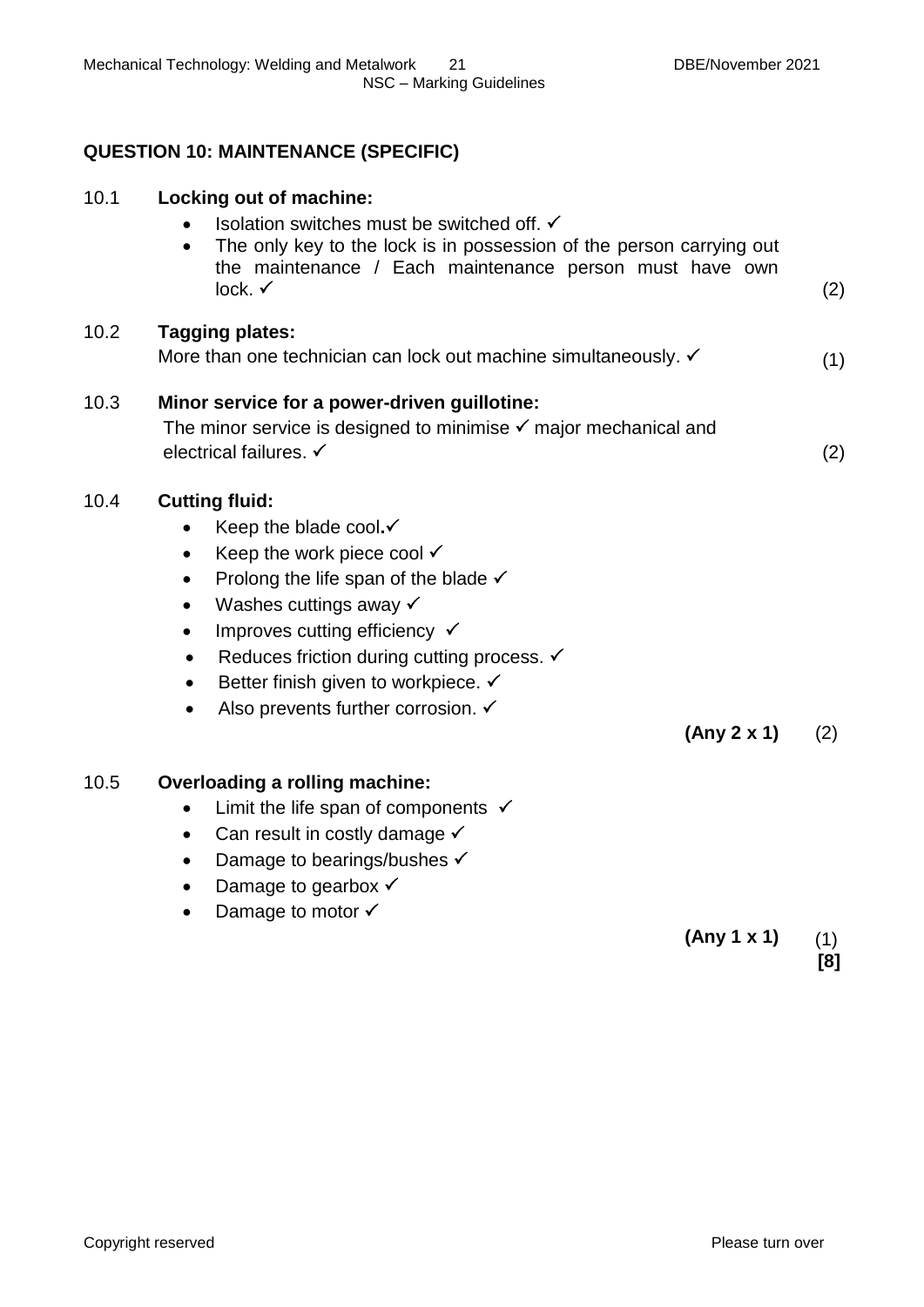# **QUESTION 11: TERMINOLOGY (DEVELOPMENTS) (SPECIFIC)**

### 11.1 **True length of AC:**

$$
AC2 = AB2 + BC2
$$
  
but BC =  $\frac{90 - 50}{2}$   $\checkmark$   

$$
= \frac{40}{2}
$$
  
= 20 mm  $\checkmark$   

$$
AC2 = AB2 + BC2
$$
  

$$
= 502 + 202 \checkmark
$$
  

$$
AC = \sqrt{2500 + 400} \checkmark
$$
  

$$
= 53,85 \text{mm} \checkmark
$$
  

$$
= 54 \text{mm} \checkmark
$$

(6)

### 11.2 **Development:**

Square/rectangle  $\checkmark$  to round  $\checkmark$  transformer / transition piece / on centre.  $\checkmark$  (3)

#### 11.3 **Square to rectangle on centre hopper:**

11.3.1 **True length of A-1:**

$$
A-1=\sqrt{200^2+130^2+500^2}
$$
  
=  $\sqrt{40000+16900+250000}$   
=  $\sqrt{306900}$   
= 553,99  
= 554 mm

(4)